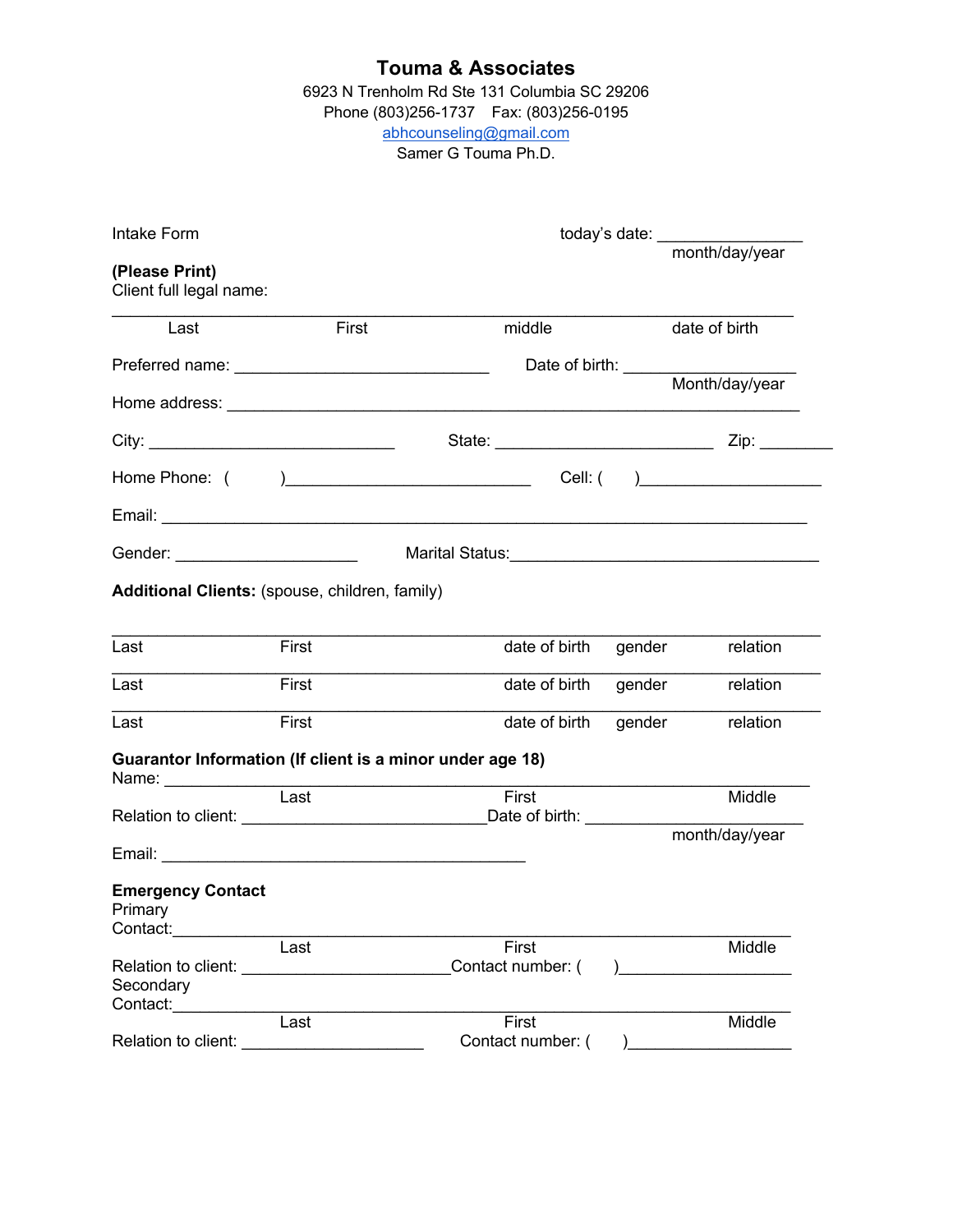6923 N Trenholm Rd Ste 131 Columbia SC 29206 Phone (803)256-1737 Fax: (803)256-0195 abhcounseling@gmail.com Samer G Touma Ph.D.

### **AUTHORIZATION FOR THE EXCHANGE OF INFORMATION**

| (Information to be exchange with or released to)                                                                                                                                                                                     |                                    |  |
|--------------------------------------------------------------------------------------------------------------------------------------------------------------------------------------------------------------------------------------|------------------------------------|--|
|                                                                                                                                                                                                                                      |                                    |  |
|                                                                                                                                                                                                                                      |                                    |  |
| Guardian Litem: <b>Contract Contract Contract Contract Contract Contract Contract Contract Contract Contract Contract Contract Contract Contract Contract Contract Contract Contract Contract Contract Contract Contract Contrac</b> |                                    |  |
|                                                                                                                                                                                                                                      |                                    |  |
|                                                                                                                                                                                                                                      |                                    |  |
|                                                                                                                                                                                                                                      |                                    |  |
|                                                                                                                                                                                                                                      |                                    |  |
|                                                                                                                                                                                                                                      |                                    |  |
| <b>Entire Record</b>                                                                                                                                                                                                                 | <b>Tests and Reports</b><br>$\Box$ |  |
| <b>Evaluation scores</b><br>$\blacksquare$                                                                                                                                                                                           |                                    |  |
| <b>Mental Status</b><br>$\blacksquare$                                                                                                                                                                                               |                                    |  |
| <b>Treatment Plans</b><br>ப                                                                                                                                                                                                          | Diagnosis<br>⊔                     |  |
| <b>Consultation Reports</b><br>⊔                                                                                                                                                                                                     | <b>Crisis Intervention Reports</b> |  |
| Psychiatric Eval.<br>⊔                                                                                                                                                                                                               | <b>Medical Records</b>             |  |
| <b>Progress Notes</b><br>⊔                                                                                                                                                                                                           | Lab Results                        |  |
| Therapy notes<br>❏                                                                                                                                                                                                                   | <b>Psychological Report</b>        |  |

### **Records Request**

There is a fee for our office to copy records per South Carolina Law (SC ST SEC 44-115-80).

If you are requesting records from Touma & Associates, a signed release of records form must be filled out. If records are requested from a joint session all parties must sign a release form. It is required by law to have the signed form to release records.

A Therapist or other owner of medical records may charge a fee for the search and duplication of medical records. We do require payment prior to the copying of record(s). Once payment is received, we will send the records to you or you may pick up the records from our office. Our office requires up to 15 to 30 business days after payment is received to copy the records and get them ready to mail or for pick up. All releases must be approved and signed off by the Therapist before any copies can be made. Requests must be detailed as to what records need to be copied. Sincerely, Touma & Associates

\_\_\_\_\_\_\_\_\_\_\_\_\_\_\_\_\_\_\_\_\_\_ \_\_\_\_\_\_\_\_\_\_\_\_\_\_\_\_\_\_\_\_\_\_\_\_\_\_\_ \_\_\_\_\_\_\_\_\_\_\_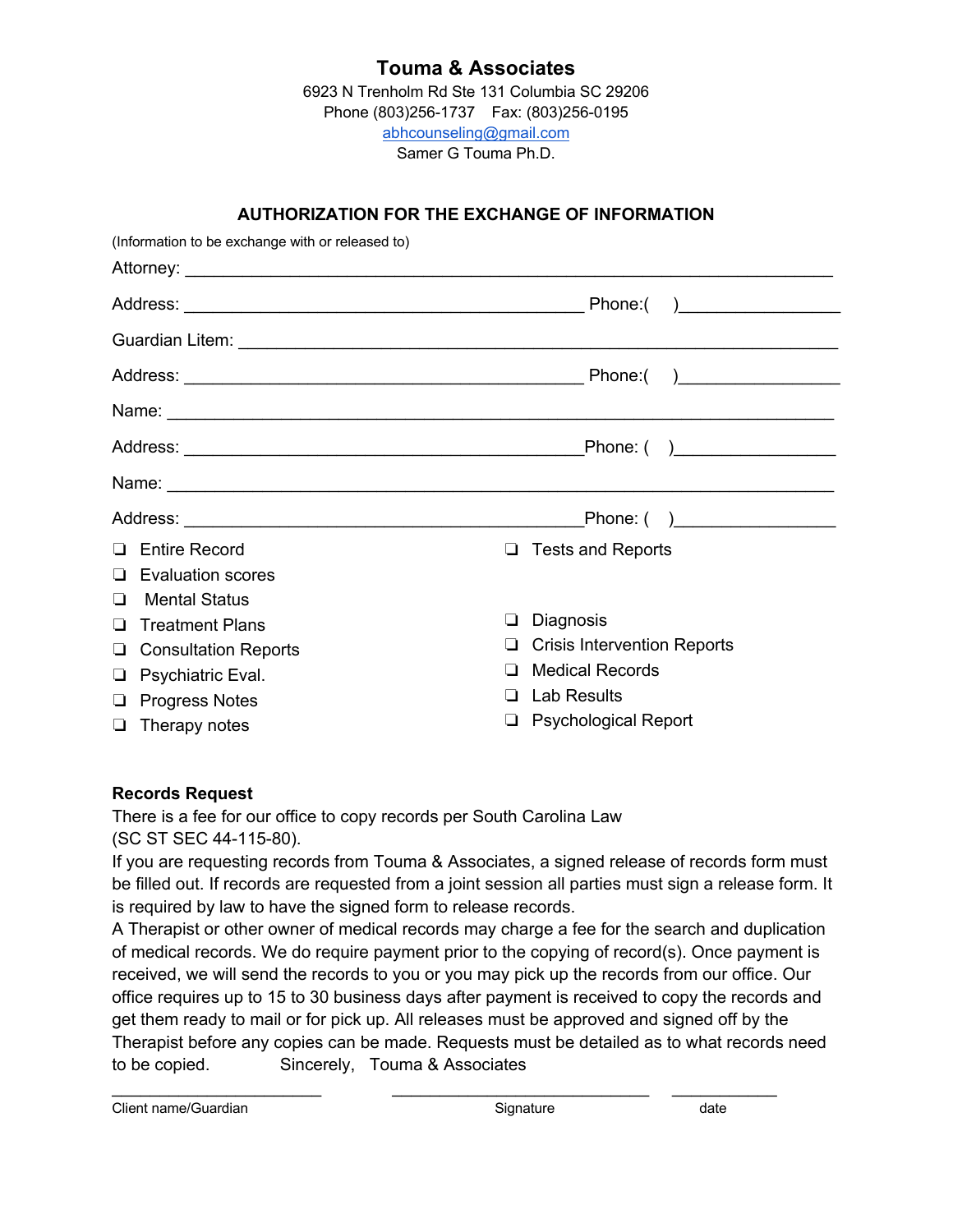6923 N Trenholm Rd Ste 131 Columbia SC 29206 Phone (803)256-1737 Fax: (803)256-0195 abhcounseling@gmail.com Samer G Touma Ph.D.

### **SELF PAY WAIVER OF BENEFITS**

I hereby request that I be considered a self-pay patient at Touma & Associates. I understand that Touma and Associates accepts my insurance plan and may cover a portion of the cost of my visits, however, I ask that Touma and Associates not file my claims with any insurance provider. I further understand that I will be responsible for paying for my visits at the time of service and that this agreement will remain in effect unless/until I notify Touma and Associates in person, in writing that I would like for my claims to be filed. Touma & Associates will file claims for services provided prior to notice of change. Should I decide to file claims independently while this agreement is in effect, I understand that Touma & Associates will not discount or contractually adjust any amounts dictated by the carrier for prior or future visits while this "Self-Pay Waiver" is in effect.

\_\_\_\_\_\_\_\_\_\_\_\_\_\_\_\_\_\_\_\_\_\_ \_\_\_\_\_\_\_\_\_\_\_\_\_\_\_\_\_\_\_\_\_\_\_\_\_\_\_ \_\_\_\_\_\_\_\_\_\_\_

Client name/Guardian and the control of the Signature Client name/Guardian and the control of the control of the control of the control of the control of the control of the control of the control of the control of the cont

### **APPOINTMENT AND BILLING POLICIES-Subject to Change**

#### **Payment: Clients with Insurance**

 Dr. Touma is a self-pay provider who does not discount his fees to contracted levels or accept co-pays. Full payment should be made at time of session, including any existing balance for all of Dr. Touma's clients. Insurance claims will be filed by our office for in network clients only. Any payment received by your insurance company will be credited to your account and can be applied to future visits or refunds to you upon request.

 Full payment is expected at time of service. Please be prepared to pay all service fees prior to start of session. If there is an issue with payments not paid in timely manner than the client will have to pay a retainer prior to additional sessions.

 Consultations and subsequent appointments do not qualify for insurance coverage and the client is responsible for the full amount unless otherwise stated by provider.

 Appointments: When appointments are scheduled, the therapist reserves that time for your session. We ask that all clients contact our office prior to each appointment to either confirm or cancel by 12 PM on the day prior to the appointment (by Friday 10 AM for Monday and weekend appointments.) This allows us to fill vacancies and for you to avoid missed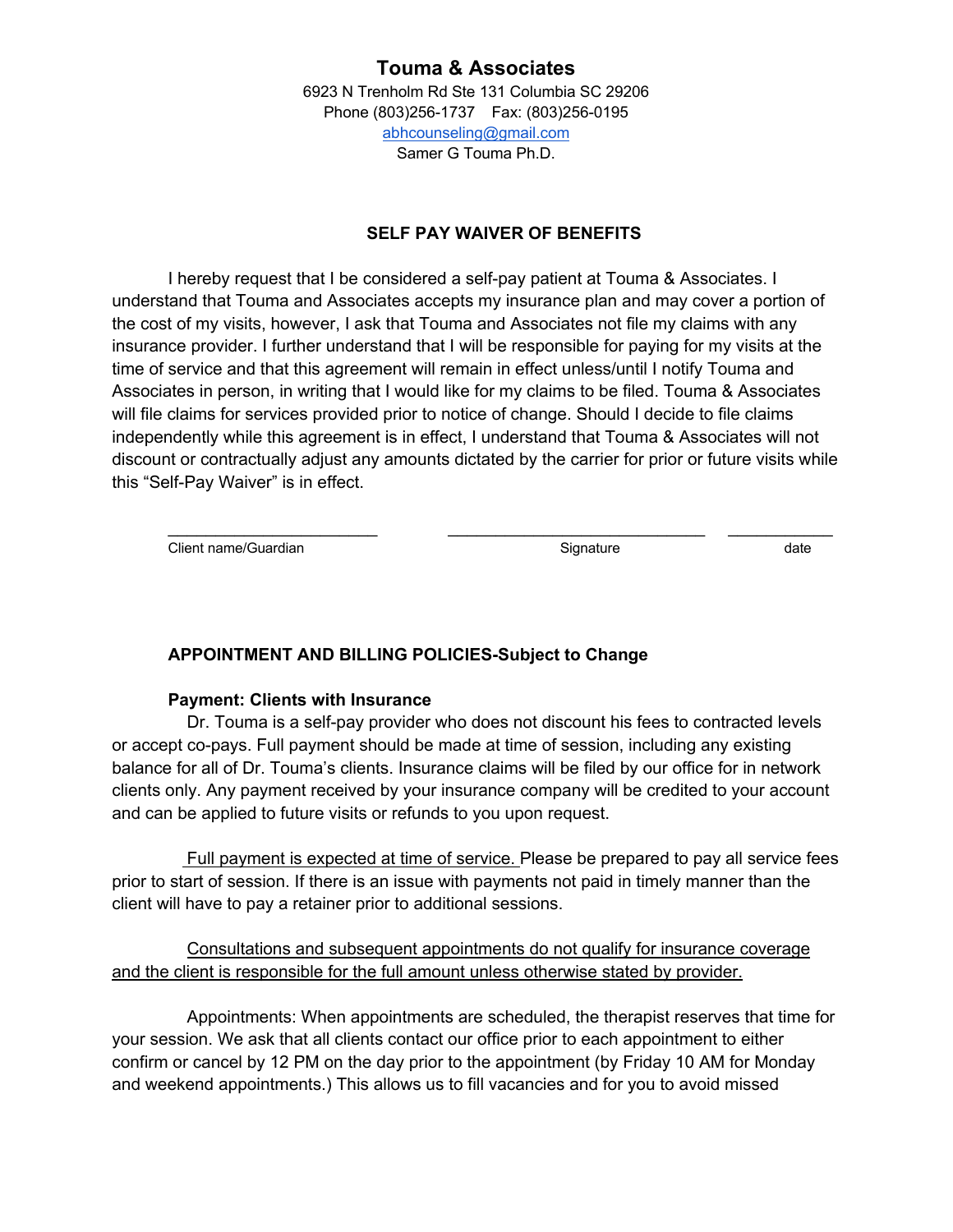6923 N Trenholm Rd Ste 131 Columbia SC 29206 Phone (803)256-1737 Fax: (803)256-0195 abhcounseling@gmail.com Samer G Touma Ph.D.

appointment charges. Please note that appointments not confirmed may be deleted to serve other clients.

 Missed Appointment Fees: Clients who miss appointments by either not showing or canceling without adequate notice (as indicated above) will be charged a missed appointment fee. Missed appointment fees for Dr. Touma are the same as the regular session fee. Please note that this fee may be larger than your co-pay because missed sessions are not covered by insurance and are the full responsibility of the client.

 Fees: (for Dr. Touma) the initial Consultation is \$350, and subsequent visits for therapy are \$300 (45-50min.). Depositions and court appearances (please see fee schedule) per hour plus legal fees. There is a retainer fee for all court cases. The retainer for your case is at the discretion of the therapist.

 Emergencies: Occasionally patient emergencies will arise that will necessitate our rescheduling appointments. We apologize in advance for any inconvenience. We would be happy to assist you in rescheduling and we can add you to a wait list as needed.

Returned Checks: There is a \$35 charge for all returned checks.

 Phone Calls: Our therapists are happy to return brief phone calls to you at no charge. Calls should be limited to 5 minutes in length. If you need to speak to the therapist at greater lengths, please schedule an appointment. Phone calls over 5 minutes will be billed at the hourly rate.

 Delinquent Accounts: To avoid this, please set up a payment plan if needed with the office manager and make payments every 30 days. Accounts over 60 days past due can be turned over to a collection agency. You will be responsible for the balance of your account as well as any fees that may be incurred in the collections process. The counseling relationship will be terminated, and referral to other counseling options can be provided.

All policies are subject to change. I understand the billing policies and agree to abide by all provisions stated above

\_\_\_\_\_\_\_\_\_\_\_\_\_\_\_\_\_\_\_\_\_\_ \_\_\_\_\_\_\_\_\_\_\_\_\_\_\_\_\_\_\_\_\_\_\_\_\_\_\_ \_\_\_\_\_\_\_\_\_\_\_

Client name/Guardian and the state of the Signature Signature of the date of the date of the date of the state of the date of the date of the date of the date of the date of the date of the date of the date of the date of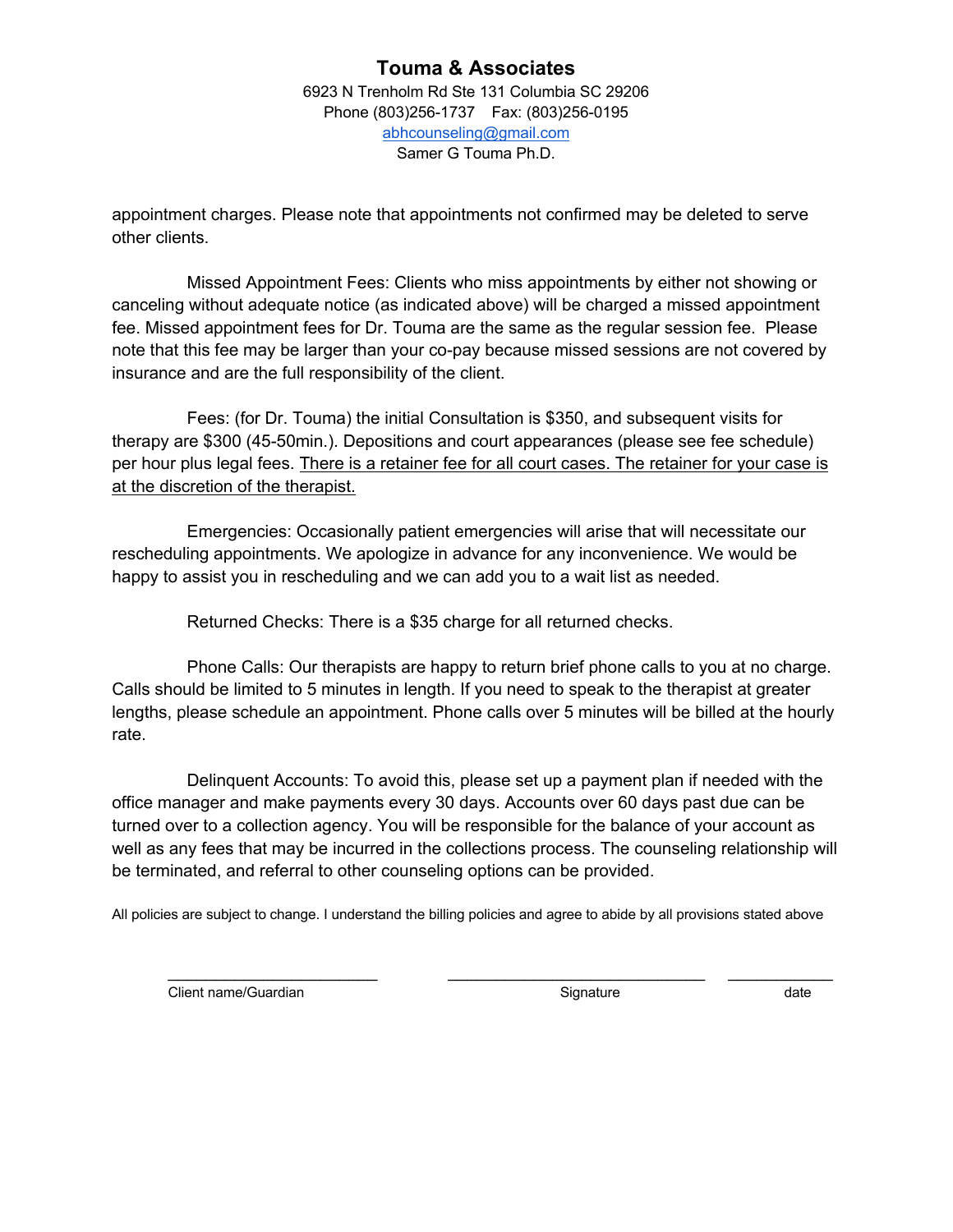6923 N Trenholm Rd Ste 131 Columbia SC 29206 Phone (803)256-1737 Fax: (803)256-0195 abhcounseling@gmail.com Samer G Touma Ph.D.

### **HIPAA Client's Rights**

On August 8, 1996, the US Congress Passed Public Law 104-91, commonly known as the Health Insurance Portability and Accountability Act (HIPAA). The purpose of HIPAA is to 1) Promote the use of standards in healthcare for administrative and financial transactions and 2) Provide for the confidentiality and security of protected health information. Touma & Associates private practice is considered a "covered entity" under the HIPAA regulations; as a result, we have changed how we distribute our clients' protected health information. The following are our client's rights under the HIPAA regulations:

1. You have the rights to see your counseling/therapy file. Psychotherapy notes are afforded special privacy protection under the HIPAA regulations and are excluded from the right.

2. You have the right to receive a copy of your counseling/therapy file. Psychotherapy notes are afforded special privacy protection under the HIPAA regulations and are excluded from this right.

3. You have the right to receive a history of all disclosures of protected health information.

4. You have the right to restrict the use and disclosure of your protected health information for the purposes of treatment, payment, and operations. If you choose to release any protected health information, you will be required to sign a Release of Information form detailing the information you wish to be disclosed.

5. You have the right to register a complaint with the Secretary of Health and Human Services if you feel your rights, herein explained, have been violated.

It has never been our privacy policy to release psychotherapy notes. In lieu of psychotherapy notes, we will be happy to provide you or designated third parties with the following information which HIPAA allows:

- Psychotherapy start and stop times
- Modalities and frequencies of treatment
- Results of any clinical testing
- Treatment plans
- Progress to date
- Prognosis
- Diagnoses

• Functional status

All information revealed by you in a counseling or therapy session and most information placed in your counseling/therapy file (all medical records or other identifiable health information held or disclosed in any form {electronic, paper, or oral} is considered "protected health information" by HIPAA. As such, your protected health information cannot be distributed to anyone else without your express informed and voluntary written consent or authorization.

The exceptions to this are defined below:

Use or disclosure of the following protected health information DOES NOT REQUIRE your consent or authorization.

- 1. Uses and disclosures required by law.
- 2. Uses and disclosures about victims of abuse, neglect, or domestic violence.
- 3. Uses and disclosures for health and oversight activities.
- 4. Uses and disclosures for judicial and administrative proceedings.
- 5. Uses and disclosures for law enforcement purposes.
- 6. Uses and disclosures for research purposes.
- 7. Uses and disclosures to advertise a serious threat to health or safety.
- 8. Uses and disclosures for Workers Compensation.

By signing this form I acknowledge that I have received and read the HIPAA Client's Rights provided

 $\mathcal{L}_\text{max}$  , and the contribution of the contribution of the contribution of the contribution of the contribution of the contribution of the contribution of the contribution of the contribution of the contribution of t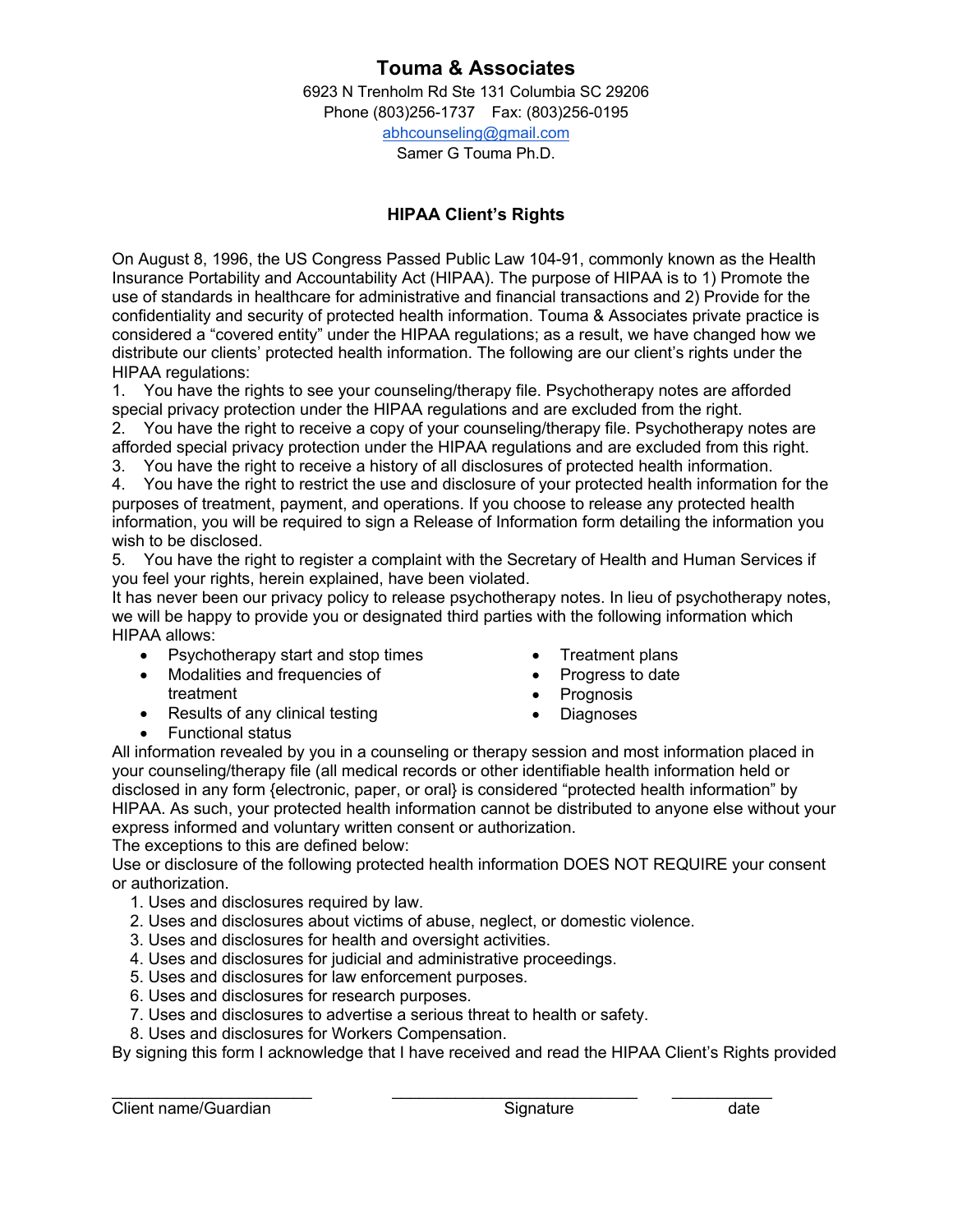6923 N Trenholm Rd Ste 131 Columbia SC 29206 Phone (803)256-1737 Fax: (803)256-0195 abhcounseling@gmail.com Samer G Touma Ph.D.

### **LIMITS ON CLIENT CONFIDENTIALITY**

We are required by law to disclose confidential information if any of the following conditions exist:

- You are a danger to yourself or others.
- You seek treatment to avoid detection or apprehension or enable anyone to commit a crime.
- You are involved in litigation of any kind and you inform the court of the series that you received from us making your mental health an issue before the court.
- We have reason to believe that you are abusing or neglecting a child or elderly person.
- The contact is one in which your psychotherapist must file a report to a public employer or as to information required to be recorded in a public office, if such report or record is open to public inspection.
- You are under the age of 16 years and are the victim of a crime.
- You are a minor and your psychotherapist reasonably suspects you are the victim of child abuse.
- You are a person over the age of 65 and your psychotherapist believes you are the victim of physical abuse. Your therapist may disclose information if you are the victim of emotional abuse.
- You die and the communication is important to decide an issue concerning a deed or conveyance, will, or other writing executed by you affecting an interest in property.
- You file a suit against your therapist for breach of duty or your therapist files suit against you.
- You have filed suit against anyone and have claimed mental/emotional damages as part of the suit.
- You waive your rights to privilege or give consent to limited disclosure by your therapist.
- Your insurance company paying for services has the right to review all records.

\*If you have any questions about these limitations, please discuss them with your therapist.

 Although confidentiality and privileged communication remain rights of all clients of mental health practitioners according to the law, some courts have held that if an individual intends to take harmful acts or dangerous action against another human being, or against themselves, it is the practitioner's duty to warn the person or the family of the client who intends to harm oneself of such an intention.

 I, as a mental health practitioner, will under no circumstances inform such individuals without first sharing that intention with the client, unless it is not possible to do so. Every effort will be made to resolve the issue before such a breach of confidentiality takes place.

 In summary, we make every effort to safeguard your personal information. However, there are exceptions listed above which are mandated by law, and we want you to be fully aware of them before your therapy begins. Your signature below lets us know that you have read this and understand. By signing this form I acknowledge that I have read and understand the limits on client confidentiality

Client name/Guardian and Client name/Guardian contract of the contract of the client name of the client of the client of the client of the client of the client of the client of the client of the client of the client of the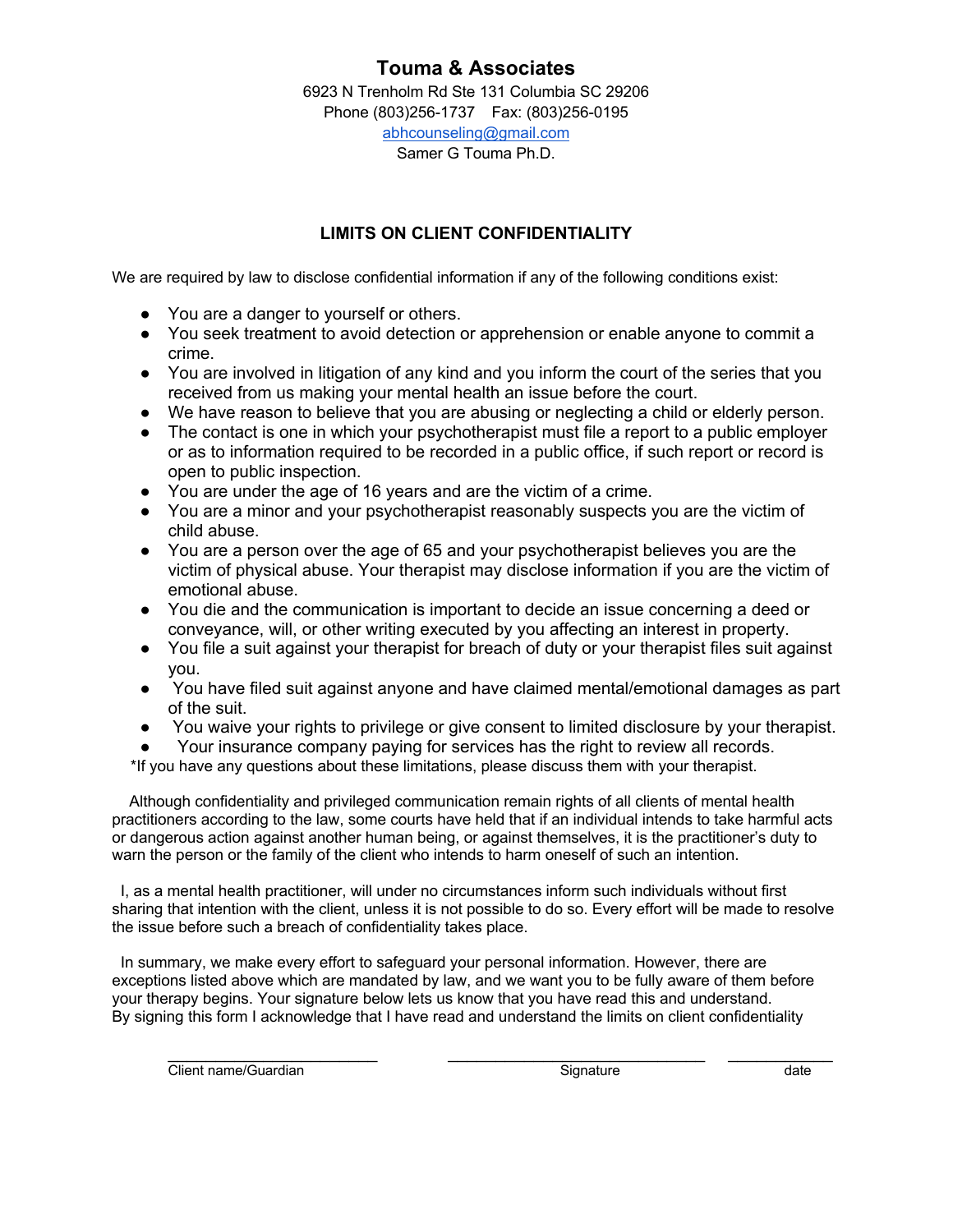6923 N Trenholm Rd Ste 131 Columbia SC 29206 Phone (803)256-1737 Fax: (803)256-0195 abhcounseling@gmail.com Samer G Touma Ph.D.

### **Informed Consent for Counseling and Psychotherapy**

### **PLEASE INITIAL EACH LINE AFTER READING**

#### Right to Refuse and Decline

I understand that I have the right to disagree with any of the statements below and/or refuse to sign them. I understand that if I do exercise this right to refuse, Touma & Associates may decline to provide therapy services to me.

#### No Guarantee

I understand that no therapist can guarantee specific positive outcomes and that although Touma & Associates agrees to apply its training and experience in the most productive and efficient way it does not make any such guarantees.

#### Confidentiality and Privacy

I understand that with certain exceptions, Touma & Associates cannot by law release any of my personal information without my permission. I understand that the confidentiality law does not prevent Touma and Associates from measures related or necessary to collection of fees. I understand that my Intake materials include a detailed description of the law and its exceptions, and either have read or intend to read this description before treatment begins.

#### Problems during Therapy/Counseling

I understand that the process of counseling or therapy is complex, and that problems may develop as a healthy part of that process. I understand that if I wonder about the meaning or appropriateness of Touma & Associates' approach, techniques, interventions, or statements, I can state my reservations and ask for explanation of such things. If I am not satisfied with the answers, I have the right to say so. I understand that if the Touma and Associates Therapist believes he/she needs assistance from another professional therapist as consultant or supervisor, he/she can ask for it only with my permission. I understand that such refusal may mean Touma & Associates must refer me to another therapist.

#### Right to Terminate Therapy/Counseling

I understand that I am free to terminate therapy for any reason at any time.\*I understand that if the Touma & Associates Therapist believes I need services that he/she is not qualified to provide, or that clinical or ethical reasons dictate, he/she may terminate therapy and refer me to another therapist.

#### \_\_\_\_\_\_\_\_\_\_Emotional Process/Hold Harmless

I understand that therapy/counseling can cause strong emotions to surface, including such "negative" feelings as grief, anxiety, or anger; that is often part of the healing, problem-solving, and/or growth for which I have sought help; and that if I experience such emotions during my work with ABH, they do not in and of themselves indicate bad mental health practice or the failure of therapy. I agree to hold Touma & Associates harmless, for such emotions.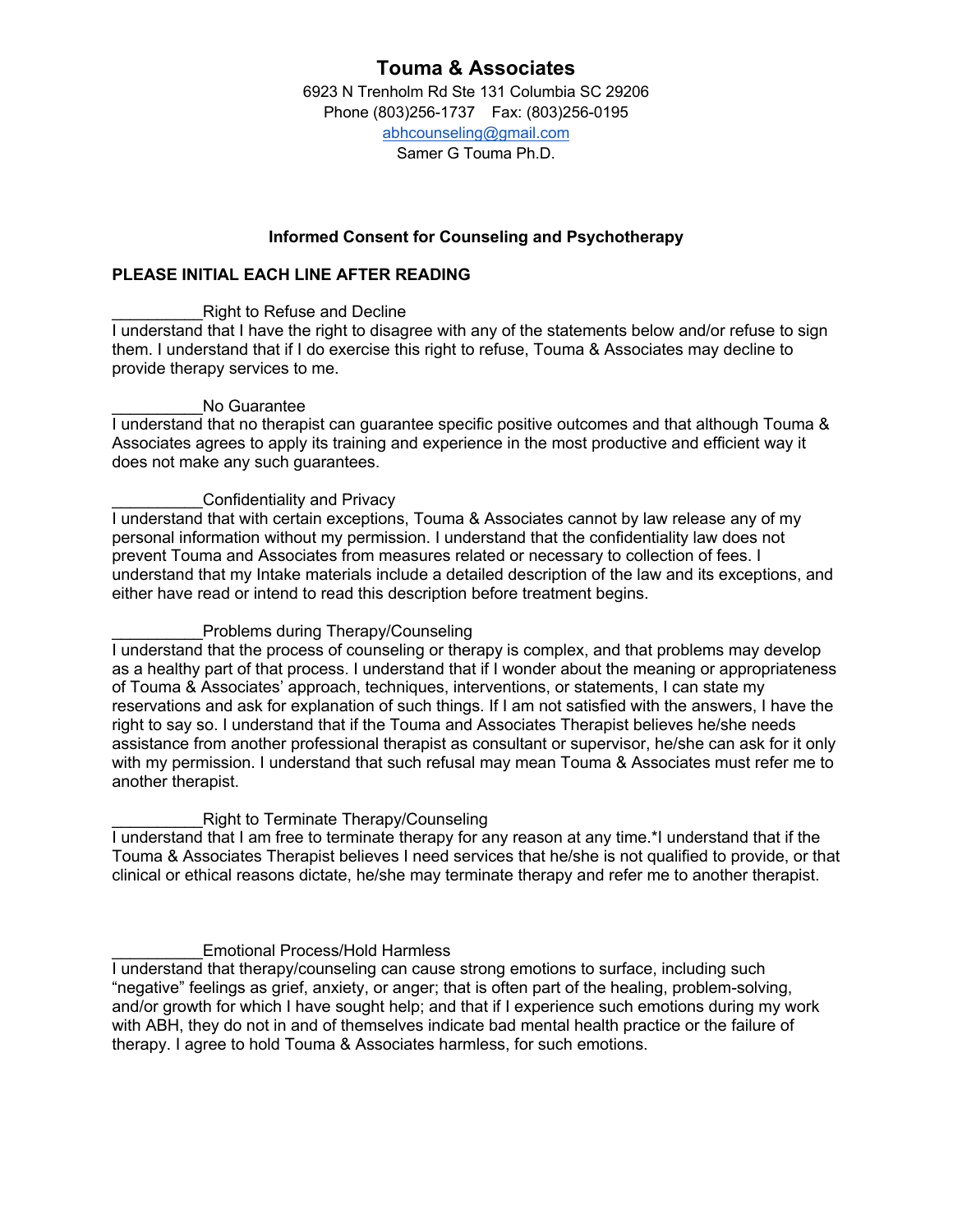6923 N Trenholm Rd Ste 131 Columbia SC 29206 Phone (803)256-1737 Fax: (803)256-0195 abhcounseling@gmail.com Samer G Touma Ph.D.

#### Use of Electronic Media/Hold Harmless

While Touma & Associates works hard at maintaining confidentiality, the security of electronic media (email, internet, and cell phones) cannot be guaranteed. I understand that if I use such media to communicate with Touma & Associates, I assume responsibility for the risk of any breaches of confidentiality due to security failures of the media themselves, I agree to hold Touma & Associates harmless for such failures.

#### Fee is for Service

I understand that payment of fees is not contingent on successful outcomes of therapy; that the fee is for services rendered. I agree to pay all fees regardless of outcomes.

### Opt Out of Mailing List

I understand that Touma & Associates periodically mails notices about support, educational, and therapy groups and seminars, and that I will receive such mailings unless I opt out by checking that box below. I understand that exercising this privacy right will not affect the service I receive, and that I will still be mailed statements and other documents related to that service.

Unauthorized electronic surveillance of sessions or clients is disruptive to the therapeutic process. For this reason, NO person may record the session or any client for that matter without Dr. Touma or clients' knowledge or consent. Secret recordings are strictly prohibited unless authorized in writing by Touma and Associates legal counsel. A violation of provision may result in legal action, including termination of all counseling/therapy sessions.

I \_\_\_\_\_\_\_\_\_\_\_\_\_\_\_\_\_\_\_\_\_\_\_\_\_\_\_ opt Out of Mailing List

\* This does not apply to court-ordered treatment or evaluations.

By signing this form I acknowledge that I have read and understand the note about Insurance

**Client name/Guardian** Signature Signature date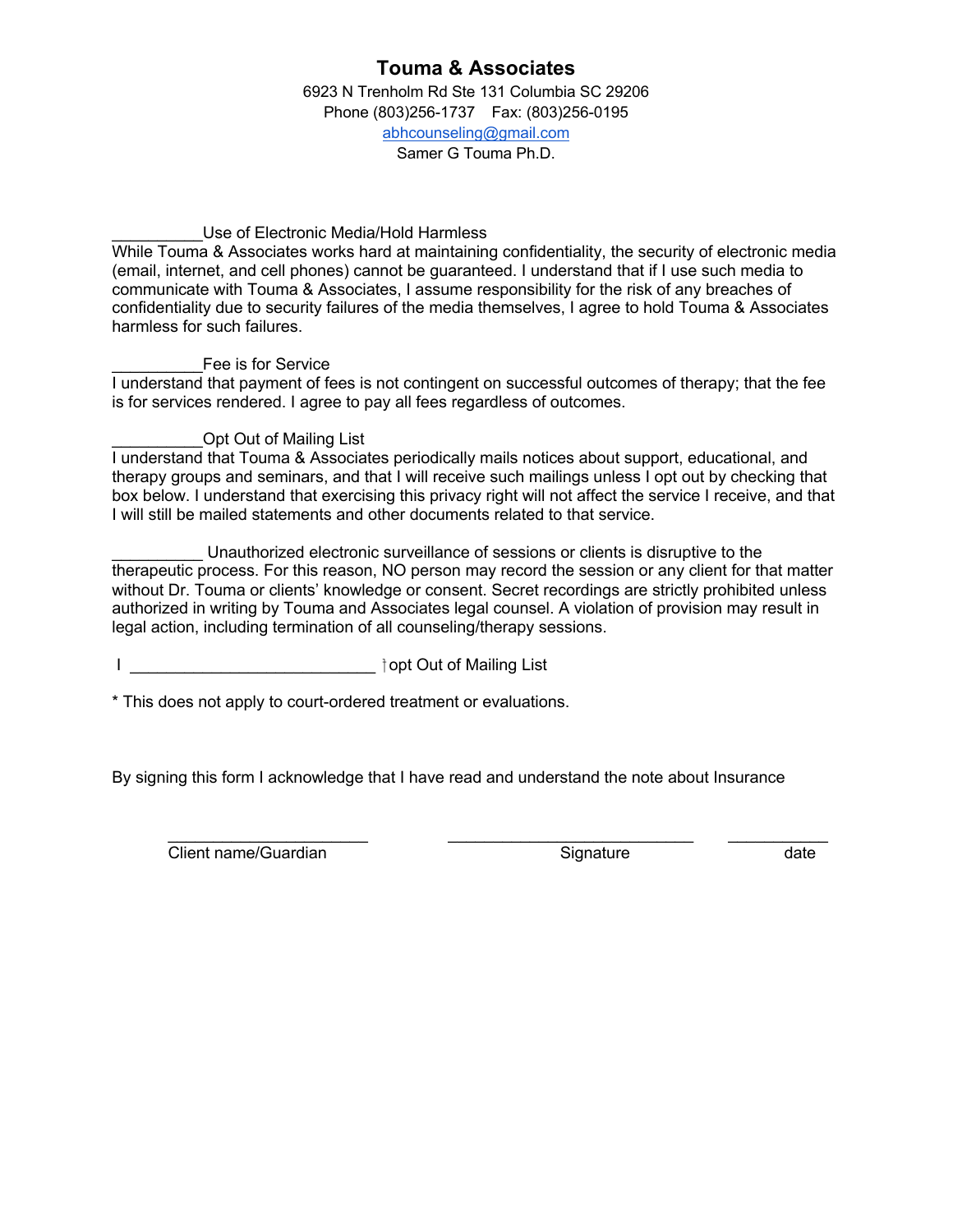6923 N Trenholm Rd Ste 131 Columbia SC 29206 Phone (803)256-1737 Fax: (803)256-0195 abhcounseling@gmail.com Samer G Touma Ph.D.

### **Note Regarding Health Insurance**

The primary benefit is clear. You paid premiums for health insurance, either directly or indirectly through your employer. It was an investment. One return on that investment is reimbursement for part of your therapy bill.

#### Court and Custody Cases

We do not take insurance for court and custody cases. The reasons are multifold. Primarily, most children and families going through a divorce do not meet diagnostic criteria for a clinical diagnosis to file with insurance. In addition, even when some people have those diagnoses, they are not the primary focus of treatment. Often, I am asked about an adjustment disorder. While it is true that divorce and separation is an adjustment, the individual or family receiving therapy may not meet the criteria for a disorder. There are some therapists who do not view cases this way, however, I do not feel it is legal or ethical to assign a diagnosis where one does not exist or is not being the primary focus of treatment. Please read the effects of doing so below.

#### **Complications of Using Health Insurance Benefits**

Problems come in three areas: loss of confidentiality, loss of control of treatment, and the effects of having a psychiatric diagnosis.

1. Increasing Loss of Confidentiality: In the past, therapists only needed to provide insurance companies with a diagnostic code, identifying information, and dates of service. Now insurers usually want a thorough description of your problems, history, symptoms, family life, and work life and so on. This information may be reviewed by employees of both the insurance company and a separate managed care company. Many employees of these companies do not have the same training in confidentiality as professionals. Unfortunately, there have been increasing reports of disturbing breaches of privacy, and I have no control over confidentiality procedures once the information leaves my office. Insurance and managed care companies put your information into their computers. Managed care company ownership has been changing rapidly. Smaller companies are bought by bigger ones, which are swallowed by even bigger ones. Therapists are concerned about what will happen to client information as changes in ownership take place. Decreases in privacy may lead to decreases in your openness. The more that is true, the less effective our work together is

2. Loss of Control of Treatment: Managed care companies use the information we must provide to decide if treatment is medically necessary in the first place, and, later, if it should continue. Many who make these decisions have limited training in psychotherapy. Managed care companies make money by reducing how much treatment occurs. Therapists worry that economic goals may color their decisions. In other words, the criteria they use may be quite different from those you and your therapist use. Reviewers have formulas they must follow in making decisions. Some formulas are economic. Others are based on "average" cases. However, formulas and averages cannot account for human individuality. Therapy done by formulas cannot provide the careful listening that years of scientific research have shown to be the cornerstone of effective therapy. Therapists who belong to some managed care panels are pressured to follow formulas or lose membership on those panels. The two people who can best make treatment decisions are the client and therapist, in partnership. It used to work that way. Today, if you depend upon health insurance benefits, it may not. Control over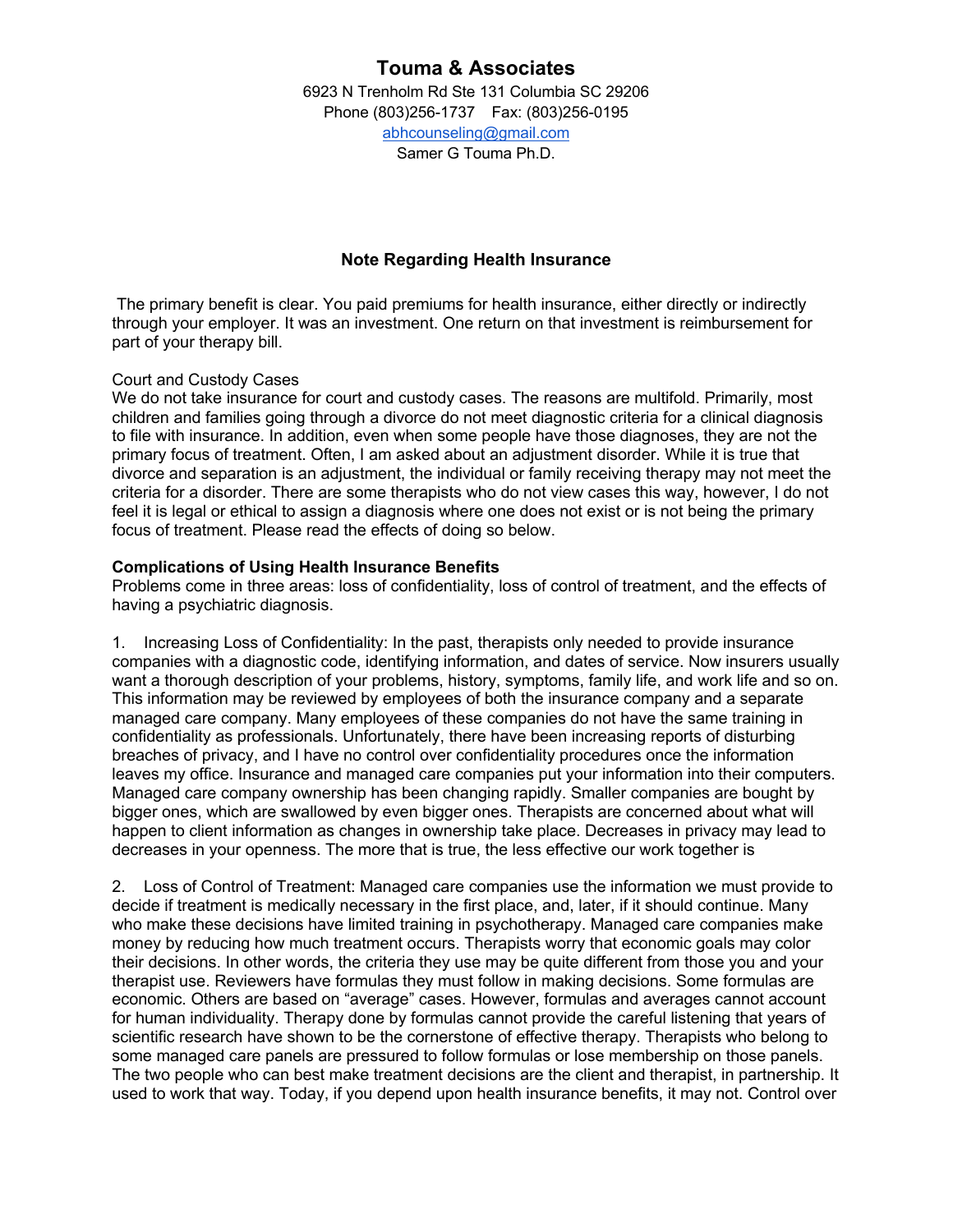6923 N Trenholm Rd Ste 131 Columbia SC 29206 Phone (803)256-1737 Fax: (803)256-0195 abhcounseling@gmail.com Samer G Touma Ph.D.

treatment is also lost because some kinds of services and problems are not covered. For example, marital counseling is usually not covered even though its effectiveness is well known; and therapy for long term personality problems is almost never covered by managed care. Managed care companies usually agree to cover treatment only to the extent that it focuses on symptoms. They usually refuse to cover treatment aimed at the underlying problems that cause symptoms. Managed care is a system that works best in dealing with crises. However, if people do not come to terms with the underlying issues, new crises are likely.

3. The Effects of Having a Psychiatric Diagnosis: Health insurance benefits can only be used for the treatment of illness. This means that your therapist must make a formal psychiatric diagnosis about you before the benefits will be available. A psychiatric diagnosis can usually be made when people are in psychological distress, but many personal and life problems do not require a formal psychiatric diagnosis to be treated. We are increasingly seeing diagnoses come back to haunt people. Many people have found that using health insurance benefits for therapy has actually cost them money because, after making a claim, their premiums went up. This is despite overwhelming scientific evidence that therapy improves general health and reduces total medical bills. Life and disability insurance applications have been held up. Employers are sometimes notified about all medical care visits, including therapy, by the insurance company. The very existence of psychiatric diagnoses creates a false impression that most people sail through life without serious problems and only the ill need help. That is just not true. All of us, in our fast paced, highly stressful society, have hard times. None of us today can be expected to automatically have all the coping skills we need. Therapy helps people develop skills they have not yet had a chance to develop. The system of psychiatric diagnoses is only one way of looking at human problems. Its biggest advantage is that it helps get health insurance benefits, an advantage that is waning. Psychiatric diagnoses do not usually describe issues in ways that help people actually solve problems. In fact, diagnoses often get in the way. Other ways of looking at human problems are more helpful. Choosing not to use health insurance benefits means you do not have to have a psychiatric diagnosis. That means as people make decisions about you in the future, such a diagnosis will not be an issue

I have had to write letters for clients who have applied for disability and life insurance. I have had clients denied for other health insurance due to psychiatric diagnoses. Also, I have had clients need letters when applying to take the bar exam to become attorneys. I have also had clients be denied for military service due to psychiatric diagnoses.

\_\_\_\_\_\_\_\_\_\_\_\_\_\_\_\_\_\_\_\_\_\_ \_\_\_\_\_\_\_\_\_\_\_\_\_\_\_\_\_\_\_\_\_\_\_\_\_\_\_ \_\_\_\_\_\_\_\_\_\_\_

By signing this form I acknowledge that I have read and understand the note about Insurance

**Client name/Guardian** Signature date